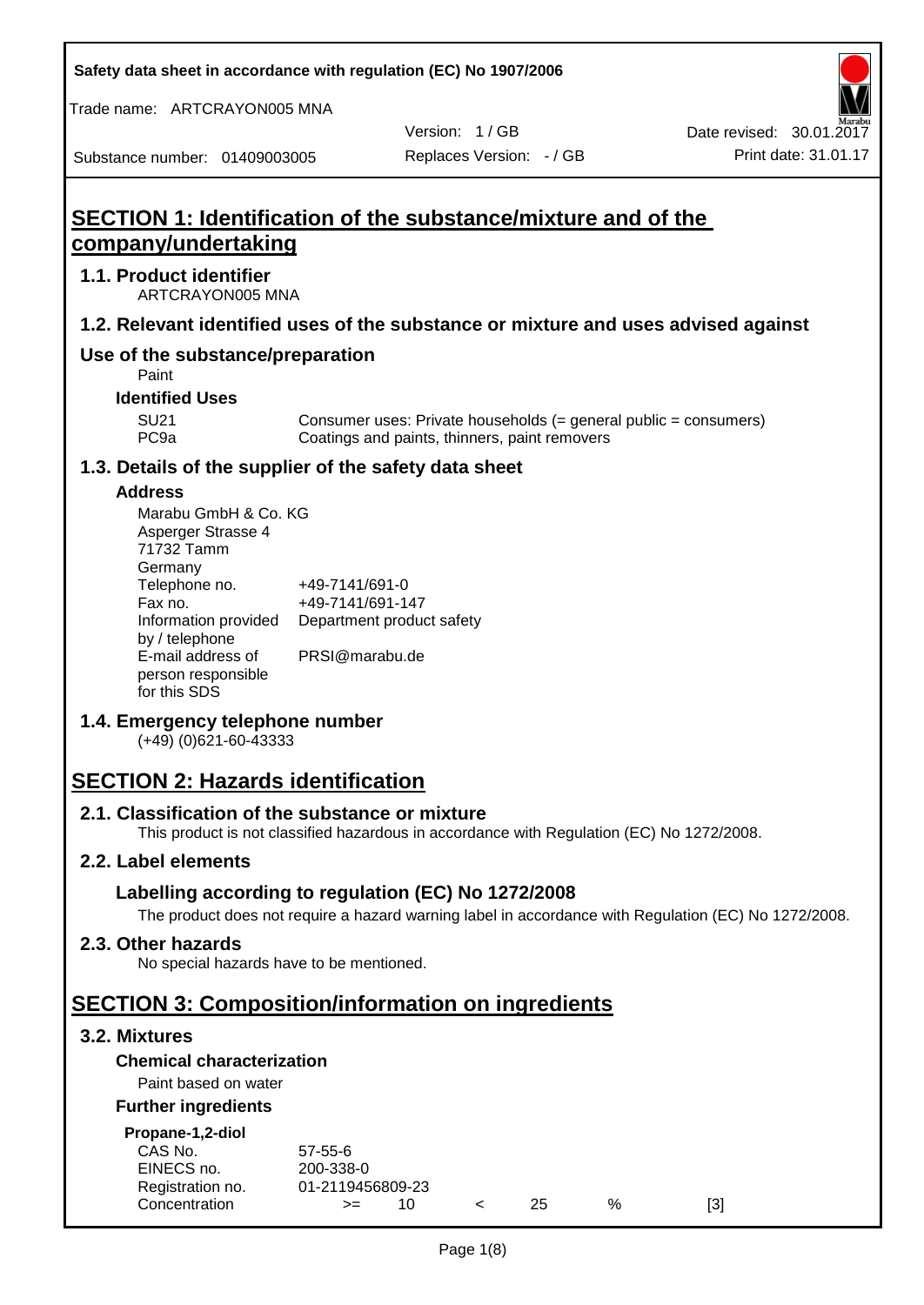#### **Safety data sheet in accordance with regulation (EC) No 1907/2006**

Trade name: ARTCRAYON005 MNA

Substance number: 01409003005 Version: 1 / GB Replaces Version: - / GB Print date: 31.01.17 Date revised: 30.01.2

# **Glycerol**

| CAS No.       | $56 - 81 - 5$ |  |   |     |
|---------------|---------------|--|---|-----|
| EINECS no.    | 200-289-5     |  |   |     |
| Concentration | >=            |  | % | [3] |

[3] Substance with occupational exposure limits

# **SECTION 4: First aid measures**

## **4.1. Description of first aid measures**

#### **After skin contact**

Wash with plenty of water and soap. Do NOT use solvents or thinners.

#### **After eye contact**

Separate eyelids, wash the eyes thoroughly with water (15 min.). In case of irritation consult an oculist.

#### **After ingestion**

Rinse mouth thoroughly with water. If larger amounts are swallowed or in the event of symptoms take medical treatment.

#### **4.2. Most important symptoms and effects, both acute and delayed** Until now no symptoms known so far.

## **4.3. Indication of any immediate medical attention and special treatment needed Hints for the physician / treatment**

Treat symptomatically

# **SECTION 5: Firefighting measures**

## **5.1. Extinguishing media**

## **Suitable extinguishing media**

Carbon dioxide, Foam, Sand, Water

# **5.2. Special hazards arising from the substance or mixture**

In the event of fire the following can be released: Carbon monoxide (CO); dense black smoke; Carbon dioxide (CO2); Sulphur dioxide (SO2)

## **5.3. Advice for firefighters**

#### **Other information**

Collect contaminated fire-fighting water separately, must not be discharged into the drains.

# **SECTION 6: Accidental release measures**

**6.1. Personal precautions, protective equipment and emergency procedures** No particular measures required.

## **6.2. Environmental precautions**

No particular measures required.

## **6.3. Methods and material for containment and cleaning up**

Clean preferably with a detergent - avoid use of solvents.

#### **6.4. Reference to other sections**

Information regarding Safe handling, see Section 7. Information regarding personal protective measures, see Section 8. Information regarding waste disposal, see Section 13.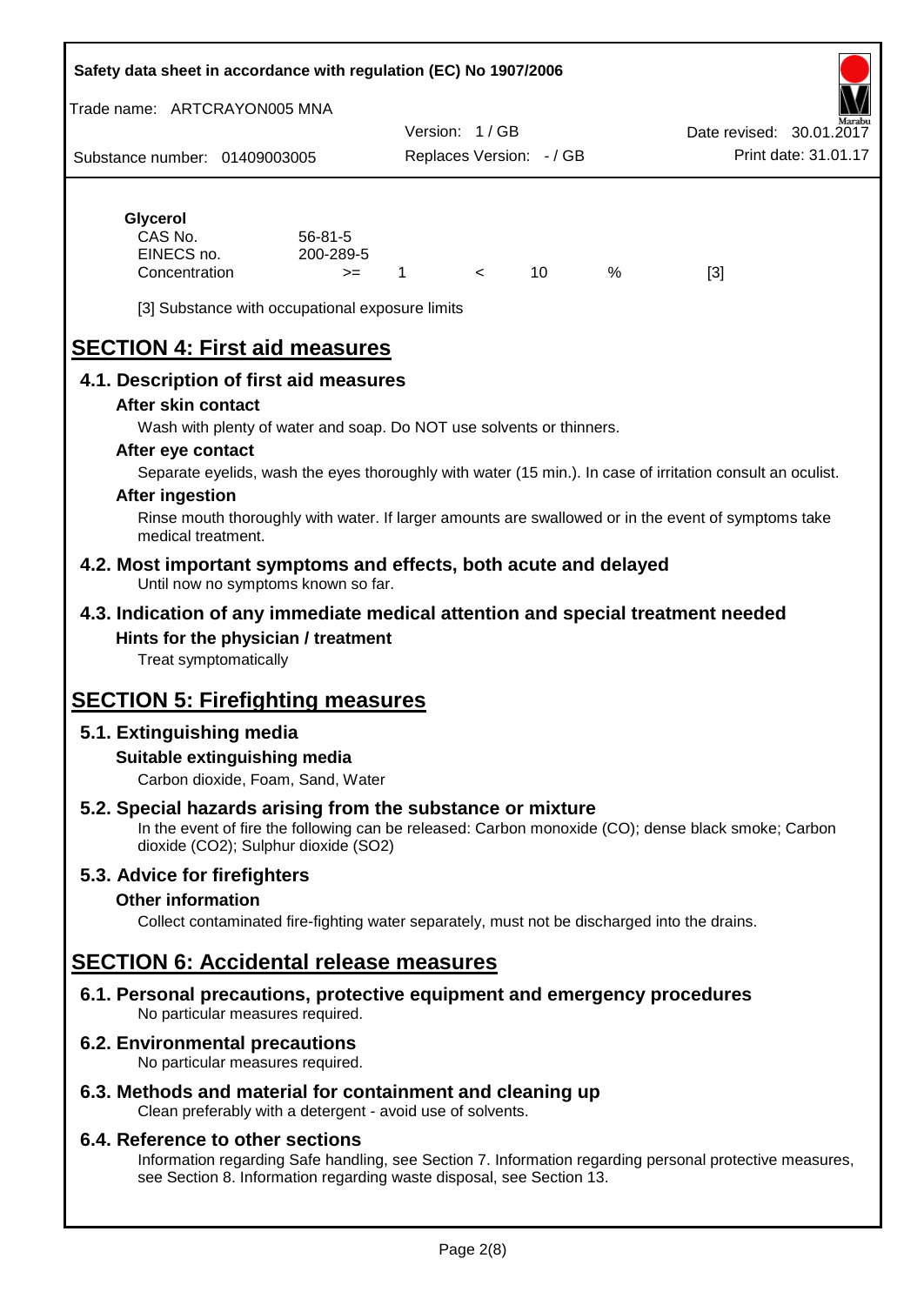| Safety data sheet in accordance with regulation (EC) No 1907/2006                   |                   |                                                                                                   |                          |
|-------------------------------------------------------------------------------------|-------------------|---------------------------------------------------------------------------------------------------|--------------------------|
| Trade name: ARTCRAYON005 MNA                                                        |                   |                                                                                                   |                          |
|                                                                                     |                   | Version: 1/GB                                                                                     | Date revised: 30.01.2017 |
| Substance number: 01409003005                                                       |                   | Replaces Version: - / GB                                                                          | Print date: 31.01.17     |
|                                                                                     |                   |                                                                                                   |                          |
| <b>SECTION 7: Handling and storage</b>                                              |                   |                                                                                                   |                          |
| 7.1. Precautions for safe handling                                                  |                   |                                                                                                   |                          |
| <b>Advice on safe handling</b>                                                      |                   |                                                                                                   |                          |
|                                                                                     |                   | Avoid skin and eye contact. Smoking, eating and drinking shall be prohibited in application area. |                          |
| Advice on protection against fire and explosion                                     |                   |                                                                                                   |                          |
| No special measures required.                                                       |                   |                                                                                                   |                          |
| Classification of fires / temperature class / Ignition group / Dust explosion class |                   |                                                                                                   |                          |
| Temperature class                                                                   | T <sub>2</sub>    |                                                                                                   |                          |
| 7.2. Conditions for safe storage, including any incompatibilities                   |                   |                                                                                                   |                          |
| Requirements for storage rooms and vessels                                          |                   |                                                                                                   |                          |
| Store in frostfree conditions.                                                      |                   |                                                                                                   |                          |
| Storage class according to TRGS 510                                                 |                   |                                                                                                   |                          |
| Storage class according to<br><b>TRGS 510</b>                                       | 12                | Non-combustible liquids                                                                           |                          |
| 7.3. Specific end use(s)<br>Paint                                                   |                   |                                                                                                   |                          |
|                                                                                     |                   |                                                                                                   |                          |
| <b>SECTION 8: Exposure controls/personal protection</b>                             |                   |                                                                                                   |                          |
| 8.1. Control parameters                                                             |                   |                                                                                                   |                          |
| <b>Exposure limit values</b>                                                        |                   |                                                                                                   |                          |
| Glycerol                                                                            |                   |                                                                                                   |                          |
| List                                                                                | EH40              |                                                                                                   |                          |
| <b>Type</b><br>Value                                                                | WEL<br>10         | mg/m <sup>3</sup>                                                                                 |                          |
| <b>Status: 2011</b>                                                                 |                   |                                                                                                   |                          |
| Propane-1,2-diol                                                                    |                   |                                                                                                   |                          |
| List                                                                                | EH40              |                                                                                                   |                          |
| <b>Type</b><br>Value                                                                | <b>OES</b><br>10  | mg/m <sup>3</sup>                                                                                 |                          |
| <b>Status: 2011</b>                                                                 |                   |                                                                                                   |                          |
| <b>Other information</b>                                                            |                   |                                                                                                   |                          |
| There are not known any further control parameters.                                 |                   |                                                                                                   |                          |
| 8.2. Exposure controls                                                              |                   |                                                                                                   |                          |
| <b>Exposure controls</b>                                                            |                   |                                                                                                   |                          |
| Provide adequate ventilation.                                                       |                   |                                                                                                   |                          |
|                                                                                     |                   |                                                                                                   |                          |
| <b>SECTION 9: Physical and chemical properties</b>                                  |                   |                                                                                                   |                          |
| 9.1. Information on basic physical and chemical properties                          |                   |                                                                                                   |                          |
| Form                                                                                | liquid            |                                                                                                   |                          |
| <b>Colour</b>                                                                       | coloured          |                                                                                                   |                          |
| <b>Odour</b>                                                                        | odourless         |                                                                                                   |                          |
| <b>Odour threshold</b>                                                              |                   |                                                                                                   |                          |
| Remarks                                                                             | No data available |                                                                                                   |                          |
| <b>Melting point</b>                                                                |                   |                                                                                                   |                          |
| Remarks                                                                             | not determined    |                                                                                                   |                          |

 $\mathbf{r}$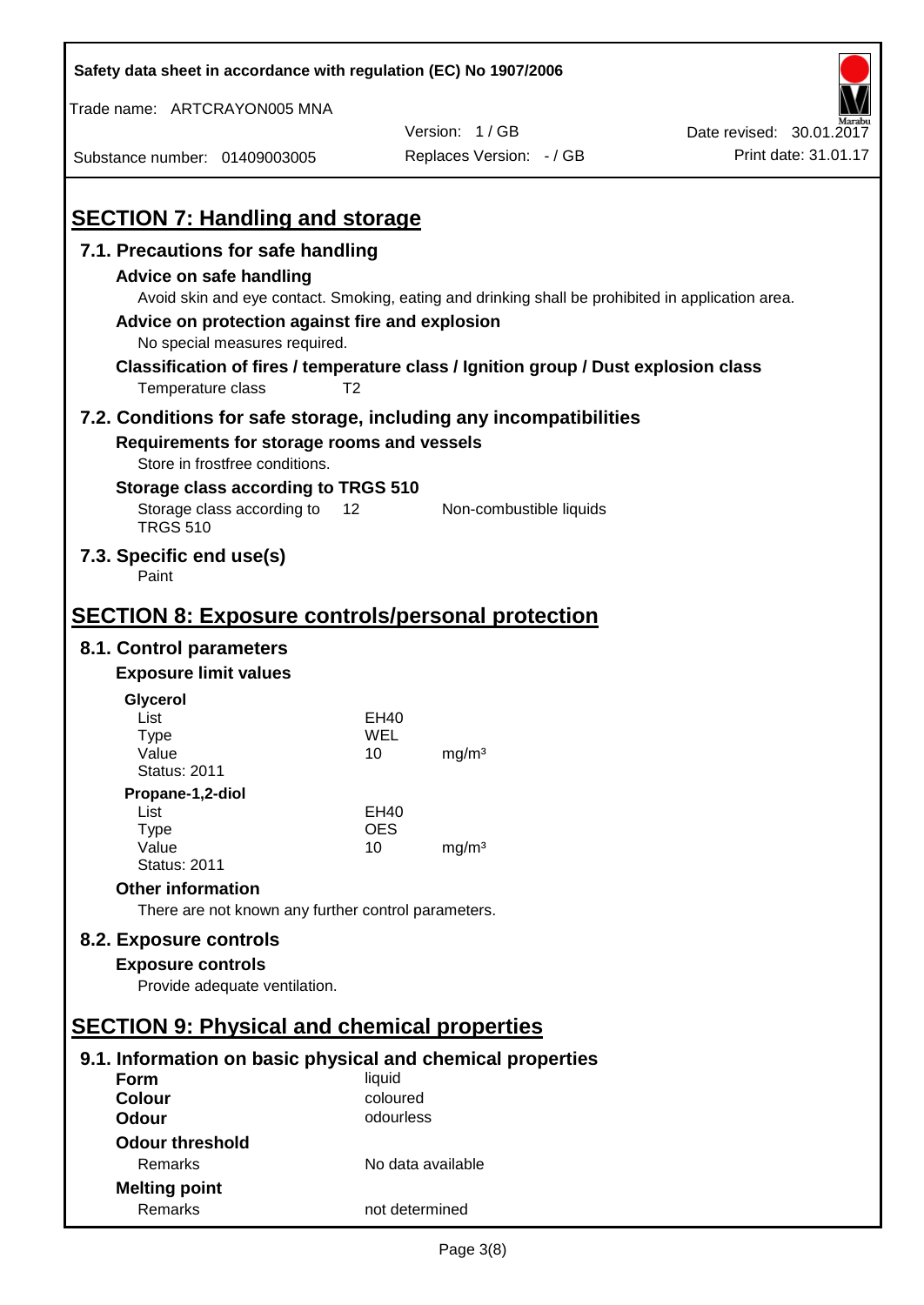| Safety data sheet in accordance with regulation (EC) No 1907/2006         |                                             |                          |  |  |
|---------------------------------------------------------------------------|---------------------------------------------|--------------------------|--|--|
| Trade name: ARTCRAYON005 MNA                                              | Version: 1/GB                               | Date revised: 30.01.2017 |  |  |
| Substance number: 01409003005                                             | Replaces Version: - / GB                    | Print date: 31.01.17     |  |  |
| <b>Freezing point</b><br>Remarks                                          | not determined                              |                          |  |  |
| Initial boiling point and boiling range                                   |                                             |                          |  |  |
| Value<br>Pressure                                                         | 100<br>appr.<br>1.013<br>hPa                | $\rm ^{\circ}C$          |  |  |
| Source                                                                    | Literature value                            |                          |  |  |
| <b>Flash point</b><br>Remarks                                             | Not applicable                              |                          |  |  |
| Evaporation rate (ether $= 1$ ) :<br>Remarks                              | not determined                              |                          |  |  |
| <b>Flammability (solid, gas)</b>                                          |                                             |                          |  |  |
| Not applicable                                                            |                                             |                          |  |  |
| Upper/lower flammability or explosive limits                              |                                             |                          |  |  |
| Lower explosion limit<br>Upper explosion limit                            | 2,6<br>appr.<br>12,5                        | $%$ (V)                  |  |  |
| Source                                                                    | appr.<br>Literature value                   | $%$ (V)                  |  |  |
| Vapour pressure                                                           |                                             |                          |  |  |
| Value                                                                     | 23<br>appr.                                 | hPa                      |  |  |
| Temperature<br>Method                                                     | 20<br>°C<br>Value taken from the literature |                          |  |  |
| <b>Vapour density</b>                                                     |                                             |                          |  |  |
| Remarks                                                                   | not determined                              |                          |  |  |
| <b>Density</b>                                                            |                                             |                          |  |  |
| Remarks                                                                   | not determined                              |                          |  |  |
| Solubility in water                                                       |                                             |                          |  |  |
| Remarks<br>Ignition temperature                                           | miscible                                    |                          |  |  |
| Value                                                                     | 371<br>appr.                                | °C                       |  |  |
| Source                                                                    | Literature value                            |                          |  |  |
| <b>Viscosity</b>                                                          |                                             |                          |  |  |
| Remarks<br>Remarks                                                        | not determined                              |                          |  |  |
| 9.2. Other information                                                    |                                             |                          |  |  |
| <b>Other information</b>                                                  |                                             |                          |  |  |
| None known                                                                |                                             |                          |  |  |
| <b>SECTION 10: Stability and reactivity</b>                               |                                             |                          |  |  |
| 10.1. Reactivity<br>None                                                  |                                             |                          |  |  |
| 10.2. Chemical stability<br>No hazardous reactions known.                 |                                             |                          |  |  |
| 10.3. Possibility of hazardous reactions<br>No hazardous reactions known. |                                             |                          |  |  |
| 10.4. Conditions to avoid<br>No hazardous reactions known.                |                                             |                          |  |  |
| 10.5. Incompatible materials                                              |                                             |                          |  |  |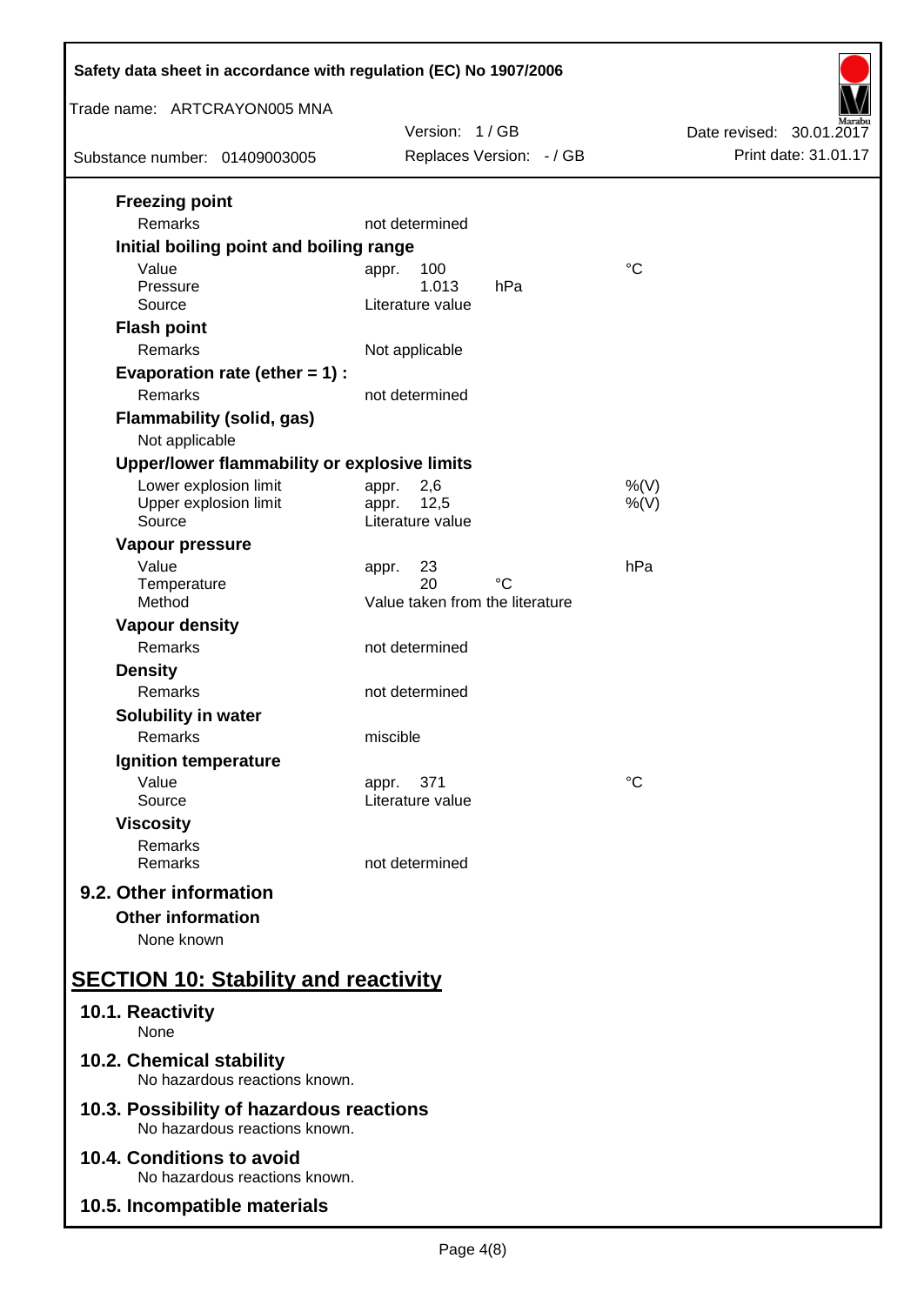| Trade name: ARTCRAYON005 MNA<br>Version: 1/GB<br>Replaces Version: - / GB<br>Substance number: 01409003005<br>None<br>10.6. Hazardous decomposition products<br>No hazardous decomposition products known.<br><b>SECTION 11: Toxicological information</b><br>11.1. Information on toxicological effects<br><b>Acute oral toxicity</b><br>Remarks<br>Based on available data, the classification criteria are not met.<br><b>Acute dermal toxicity</b><br>Remarks<br>Based on available data, the classification criteria are not met.<br><b>Acute inhalational toxicity</b><br>Remarks<br>Based on available data, the classification criteria are not met.<br><b>Skin corrosion/irritation</b><br>Remarks<br>Based on available data, the classification criteria are not met.<br>Serious eye damage/irritation<br>Remarks<br>Based on available data, the classification criteria are not met.<br><b>Sensitization</b><br>Remarks<br>Based on available data, the classification criteria are not met.<br><b>Mutagenicity</b><br>Remarks<br>Based on available data, the classification criteria are not met.<br><b>Reproductive toxicity</b><br>Remarks<br>Based on available data, the classification criteria are not met.<br>Carcinogenicity<br>Remarks<br>Based on available data, the classification criteria are not met.<br><b>Specific Target Organ Toxicity (STOT)</b><br><b>Single exposure</b><br>Remarks<br>Based on available data, the classification criteria are not met.<br><b>Repeated exposure</b><br>Based on available data, the classification criteria are not met.<br>Remarks<br><b>Aspiration hazard</b><br>Based on available data, the classification criteria are not met.<br><b>Experience in practice</b><br>Provided all the recommended protective and safety precautions are taken, experience shows that no<br>risk to health can be expected.<br><b>Other information</b><br>There are no data available on the mixture itself.<br>The mixture has been assessed following the conventional method of the Dangerous Preparations<br>Directive 1999/45/EC and not classified.<br><b>SECTION 12: Ecological information</b> |                          |                      |
|------------------------------------------------------------------------------------------------------------------------------------------------------------------------------------------------------------------------------------------------------------------------------------------------------------------------------------------------------------------------------------------------------------------------------------------------------------------------------------------------------------------------------------------------------------------------------------------------------------------------------------------------------------------------------------------------------------------------------------------------------------------------------------------------------------------------------------------------------------------------------------------------------------------------------------------------------------------------------------------------------------------------------------------------------------------------------------------------------------------------------------------------------------------------------------------------------------------------------------------------------------------------------------------------------------------------------------------------------------------------------------------------------------------------------------------------------------------------------------------------------------------------------------------------------------------------------------------------------------------------------------------------------------------------------------------------------------------------------------------------------------------------------------------------------------------------------------------------------------------------------------------------------------------------------------------------------------------------------------------------------------------------------------------------------------------------------------------------------------------------------------------------------------------|--------------------------|----------------------|
|                                                                                                                                                                                                                                                                                                                                                                                                                                                                                                                                                                                                                                                                                                                                                                                                                                                                                                                                                                                                                                                                                                                                                                                                                                                                                                                                                                                                                                                                                                                                                                                                                                                                                                                                                                                                                                                                                                                                                                                                                                                                                                                                                                  | Date revised: 30.01.2017 |                      |
|                                                                                                                                                                                                                                                                                                                                                                                                                                                                                                                                                                                                                                                                                                                                                                                                                                                                                                                                                                                                                                                                                                                                                                                                                                                                                                                                                                                                                                                                                                                                                                                                                                                                                                                                                                                                                                                                                                                                                                                                                                                                                                                                                                  |                          | Print date: 31.01.17 |
|                                                                                                                                                                                                                                                                                                                                                                                                                                                                                                                                                                                                                                                                                                                                                                                                                                                                                                                                                                                                                                                                                                                                                                                                                                                                                                                                                                                                                                                                                                                                                                                                                                                                                                                                                                                                                                                                                                                                                                                                                                                                                                                                                                  |                          |                      |
|                                                                                                                                                                                                                                                                                                                                                                                                                                                                                                                                                                                                                                                                                                                                                                                                                                                                                                                                                                                                                                                                                                                                                                                                                                                                                                                                                                                                                                                                                                                                                                                                                                                                                                                                                                                                                                                                                                                                                                                                                                                                                                                                                                  |                          |                      |
|                                                                                                                                                                                                                                                                                                                                                                                                                                                                                                                                                                                                                                                                                                                                                                                                                                                                                                                                                                                                                                                                                                                                                                                                                                                                                                                                                                                                                                                                                                                                                                                                                                                                                                                                                                                                                                                                                                                                                                                                                                                                                                                                                                  |                          |                      |
|                                                                                                                                                                                                                                                                                                                                                                                                                                                                                                                                                                                                                                                                                                                                                                                                                                                                                                                                                                                                                                                                                                                                                                                                                                                                                                                                                                                                                                                                                                                                                                                                                                                                                                                                                                                                                                                                                                                                                                                                                                                                                                                                                                  |                          |                      |
|                                                                                                                                                                                                                                                                                                                                                                                                                                                                                                                                                                                                                                                                                                                                                                                                                                                                                                                                                                                                                                                                                                                                                                                                                                                                                                                                                                                                                                                                                                                                                                                                                                                                                                                                                                                                                                                                                                                                                                                                                                                                                                                                                                  |                          |                      |
|                                                                                                                                                                                                                                                                                                                                                                                                                                                                                                                                                                                                                                                                                                                                                                                                                                                                                                                                                                                                                                                                                                                                                                                                                                                                                                                                                                                                                                                                                                                                                                                                                                                                                                                                                                                                                                                                                                                                                                                                                                                                                                                                                                  |                          |                      |
|                                                                                                                                                                                                                                                                                                                                                                                                                                                                                                                                                                                                                                                                                                                                                                                                                                                                                                                                                                                                                                                                                                                                                                                                                                                                                                                                                                                                                                                                                                                                                                                                                                                                                                                                                                                                                                                                                                                                                                                                                                                                                                                                                                  |                          |                      |
|                                                                                                                                                                                                                                                                                                                                                                                                                                                                                                                                                                                                                                                                                                                                                                                                                                                                                                                                                                                                                                                                                                                                                                                                                                                                                                                                                                                                                                                                                                                                                                                                                                                                                                                                                                                                                                                                                                                                                                                                                                                                                                                                                                  |                          |                      |
|                                                                                                                                                                                                                                                                                                                                                                                                                                                                                                                                                                                                                                                                                                                                                                                                                                                                                                                                                                                                                                                                                                                                                                                                                                                                                                                                                                                                                                                                                                                                                                                                                                                                                                                                                                                                                                                                                                                                                                                                                                                                                                                                                                  |                          |                      |
|                                                                                                                                                                                                                                                                                                                                                                                                                                                                                                                                                                                                                                                                                                                                                                                                                                                                                                                                                                                                                                                                                                                                                                                                                                                                                                                                                                                                                                                                                                                                                                                                                                                                                                                                                                                                                                                                                                                                                                                                                                                                                                                                                                  |                          |                      |
|                                                                                                                                                                                                                                                                                                                                                                                                                                                                                                                                                                                                                                                                                                                                                                                                                                                                                                                                                                                                                                                                                                                                                                                                                                                                                                                                                                                                                                                                                                                                                                                                                                                                                                                                                                                                                                                                                                                                                                                                                                                                                                                                                                  |                          |                      |
|                                                                                                                                                                                                                                                                                                                                                                                                                                                                                                                                                                                                                                                                                                                                                                                                                                                                                                                                                                                                                                                                                                                                                                                                                                                                                                                                                                                                                                                                                                                                                                                                                                                                                                                                                                                                                                                                                                                                                                                                                                                                                                                                                                  |                          |                      |
|                                                                                                                                                                                                                                                                                                                                                                                                                                                                                                                                                                                                                                                                                                                                                                                                                                                                                                                                                                                                                                                                                                                                                                                                                                                                                                                                                                                                                                                                                                                                                                                                                                                                                                                                                                                                                                                                                                                                                                                                                                                                                                                                                                  |                          |                      |
|                                                                                                                                                                                                                                                                                                                                                                                                                                                                                                                                                                                                                                                                                                                                                                                                                                                                                                                                                                                                                                                                                                                                                                                                                                                                                                                                                                                                                                                                                                                                                                                                                                                                                                                                                                                                                                                                                                                                                                                                                                                                                                                                                                  |                          |                      |
|                                                                                                                                                                                                                                                                                                                                                                                                                                                                                                                                                                                                                                                                                                                                                                                                                                                                                                                                                                                                                                                                                                                                                                                                                                                                                                                                                                                                                                                                                                                                                                                                                                                                                                                                                                                                                                                                                                                                                                                                                                                                                                                                                                  |                          |                      |
|                                                                                                                                                                                                                                                                                                                                                                                                                                                                                                                                                                                                                                                                                                                                                                                                                                                                                                                                                                                                                                                                                                                                                                                                                                                                                                                                                                                                                                                                                                                                                                                                                                                                                                                                                                                                                                                                                                                                                                                                                                                                                                                                                                  |                          |                      |
|                                                                                                                                                                                                                                                                                                                                                                                                                                                                                                                                                                                                                                                                                                                                                                                                                                                                                                                                                                                                                                                                                                                                                                                                                                                                                                                                                                                                                                                                                                                                                                                                                                                                                                                                                                                                                                                                                                                                                                                                                                                                                                                                                                  |                          |                      |
|                                                                                                                                                                                                                                                                                                                                                                                                                                                                                                                                                                                                                                                                                                                                                                                                                                                                                                                                                                                                                                                                                                                                                                                                                                                                                                                                                                                                                                                                                                                                                                                                                                                                                                                                                                                                                                                                                                                                                                                                                                                                                                                                                                  |                          |                      |
|                                                                                                                                                                                                                                                                                                                                                                                                                                                                                                                                                                                                                                                                                                                                                                                                                                                                                                                                                                                                                                                                                                                                                                                                                                                                                                                                                                                                                                                                                                                                                                                                                                                                                                                                                                                                                                                                                                                                                                                                                                                                                                                                                                  |                          |                      |
|                                                                                                                                                                                                                                                                                                                                                                                                                                                                                                                                                                                                                                                                                                                                                                                                                                                                                                                                                                                                                                                                                                                                                                                                                                                                                                                                                                                                                                                                                                                                                                                                                                                                                                                                                                                                                                                                                                                                                                                                                                                                                                                                                                  |                          |                      |
|                                                                                                                                                                                                                                                                                                                                                                                                                                                                                                                                                                                                                                                                                                                                                                                                                                                                                                                                                                                                                                                                                                                                                                                                                                                                                                                                                                                                                                                                                                                                                                                                                                                                                                                                                                                                                                                                                                                                                                                                                                                                                                                                                                  |                          |                      |
|                                                                                                                                                                                                                                                                                                                                                                                                                                                                                                                                                                                                                                                                                                                                                                                                                                                                                                                                                                                                                                                                                                                                                                                                                                                                                                                                                                                                                                                                                                                                                                                                                                                                                                                                                                                                                                                                                                                                                                                                                                                                                                                                                                  |                          |                      |
|                                                                                                                                                                                                                                                                                                                                                                                                                                                                                                                                                                                                                                                                                                                                                                                                                                                                                                                                                                                                                                                                                                                                                                                                                                                                                                                                                                                                                                                                                                                                                                                                                                                                                                                                                                                                                                                                                                                                                                                                                                                                                                                                                                  |                          |                      |
|                                                                                                                                                                                                                                                                                                                                                                                                                                                                                                                                                                                                                                                                                                                                                                                                                                                                                                                                                                                                                                                                                                                                                                                                                                                                                                                                                                                                                                                                                                                                                                                                                                                                                                                                                                                                                                                                                                                                                                                                                                                                                                                                                                  |                          |                      |
|                                                                                                                                                                                                                                                                                                                                                                                                                                                                                                                                                                                                                                                                                                                                                                                                                                                                                                                                                                                                                                                                                                                                                                                                                                                                                                                                                                                                                                                                                                                                                                                                                                                                                                                                                                                                                                                                                                                                                                                                                                                                                                                                                                  |                          |                      |
|                                                                                                                                                                                                                                                                                                                                                                                                                                                                                                                                                                                                                                                                                                                                                                                                                                                                                                                                                                                                                                                                                                                                                                                                                                                                                                                                                                                                                                                                                                                                                                                                                                                                                                                                                                                                                                                                                                                                                                                                                                                                                                                                                                  |                          |                      |
|                                                                                                                                                                                                                                                                                                                                                                                                                                                                                                                                                                                                                                                                                                                                                                                                                                                                                                                                                                                                                                                                                                                                                                                                                                                                                                                                                                                                                                                                                                                                                                                                                                                                                                                                                                                                                                                                                                                                                                                                                                                                                                                                                                  |                          |                      |
|                                                                                                                                                                                                                                                                                                                                                                                                                                                                                                                                                                                                                                                                                                                                                                                                                                                                                                                                                                                                                                                                                                                                                                                                                                                                                                                                                                                                                                                                                                                                                                                                                                                                                                                                                                                                                                                                                                                                                                                                                                                                                                                                                                  |                          |                      |
|                                                                                                                                                                                                                                                                                                                                                                                                                                                                                                                                                                                                                                                                                                                                                                                                                                                                                                                                                                                                                                                                                                                                                                                                                                                                                                                                                                                                                                                                                                                                                                                                                                                                                                                                                                                                                                                                                                                                                                                                                                                                                                                                                                  |                          |                      |
|                                                                                                                                                                                                                                                                                                                                                                                                                                                                                                                                                                                                                                                                                                                                                                                                                                                                                                                                                                                                                                                                                                                                                                                                                                                                                                                                                                                                                                                                                                                                                                                                                                                                                                                                                                                                                                                                                                                                                                                                                                                                                                                                                                  |                          |                      |
|                                                                                                                                                                                                                                                                                                                                                                                                                                                                                                                                                                                                                                                                                                                                                                                                                                                                                                                                                                                                                                                                                                                                                                                                                                                                                                                                                                                                                                                                                                                                                                                                                                                                                                                                                                                                                                                                                                                                                                                                                                                                                                                                                                  |                          |                      |
|                                                                                                                                                                                                                                                                                                                                                                                                                                                                                                                                                                                                                                                                                                                                                                                                                                                                                                                                                                                                                                                                                                                                                                                                                                                                                                                                                                                                                                                                                                                                                                                                                                                                                                                                                                                                                                                                                                                                                                                                                                                                                                                                                                  |                          |                      |
|                                                                                                                                                                                                                                                                                                                                                                                                                                                                                                                                                                                                                                                                                                                                                                                                                                                                                                                                                                                                                                                                                                                                                                                                                                                                                                                                                                                                                                                                                                                                                                                                                                                                                                                                                                                                                                                                                                                                                                                                                                                                                                                                                                  |                          |                      |
| 12.1. Toxicity                                                                                                                                                                                                                                                                                                                                                                                                                                                                                                                                                                                                                                                                                                                                                                                                                                                                                                                                                                                                                                                                                                                                                                                                                                                                                                                                                                                                                                                                                                                                                                                                                                                                                                                                                                                                                                                                                                                                                                                                                                                                                                                                                   |                          |                      |

There are no data available on the mixture itself.Do not allow to enter drains or water courses.The mixture has been assessed following the summation method of the CLP Regulation (EC) No 1272/2008 and is not classified as dangerous for the environment.

# **12.2. Persistence and degradability**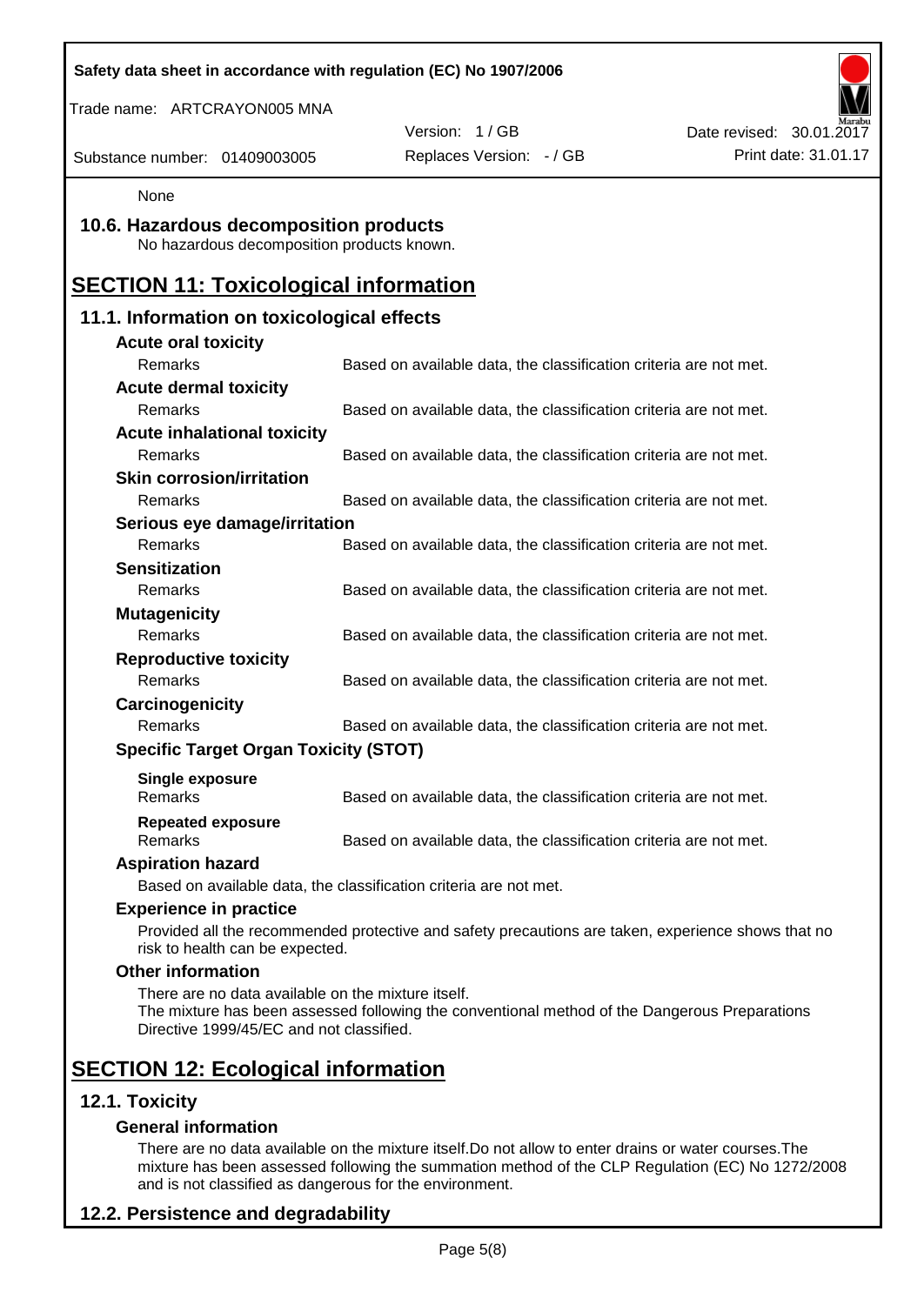| Safety data sheet in accordance with regulation (EC) No 1907/2006                |                                                                                                       |                                                  |
|----------------------------------------------------------------------------------|-------------------------------------------------------------------------------------------------------|--------------------------------------------------|
| Trade name: ARTCRAYON005 MNA                                                     |                                                                                                       |                                                  |
|                                                                                  | Version: 1/GB                                                                                         | Date revised: 30.01.2017<br>Print date: 31.01.17 |
| Substance number: 01409003005                                                    | Replaces Version: - / GB                                                                              |                                                  |
| <b>General information</b>                                                       |                                                                                                       |                                                  |
| There are no data available on the mixture itself.                               |                                                                                                       |                                                  |
| 12.3. Bioaccumulative potential                                                  |                                                                                                       |                                                  |
| <b>General information</b><br>There are no data available on the mixture itself. |                                                                                                       |                                                  |
|                                                                                  |                                                                                                       |                                                  |
| 12.4. Mobility in soil<br><b>General information</b>                             |                                                                                                       |                                                  |
| There are no data available on the mixture itself.                               |                                                                                                       |                                                  |
| 12.5. Results of PBT and vPvB assessment                                         |                                                                                                       |                                                  |
| <b>General information</b>                                                       |                                                                                                       |                                                  |
| There are no data available on the mixture itself.                               |                                                                                                       |                                                  |
| 12.6. Other adverse effects                                                      |                                                                                                       |                                                  |
| <b>General information</b>                                                       |                                                                                                       |                                                  |
| There are no data available on the mixture itself.                               |                                                                                                       |                                                  |
| <b>SECTION 13: Disposal considerations</b>                                       |                                                                                                       |                                                  |
| 13.1. Waste treatment methods                                                    |                                                                                                       |                                                  |
| Disposal recommendations for the product                                         |                                                                                                       |                                                  |
| with water and put into the drainage system.                                     | The product can be placed with other household refuse. Small residues in containers can be washed-out |                                                  |
| Disposal recommendations for packaging                                           |                                                                                                       |                                                  |
| Completely emptied packagings can be given for recycling.                        | Packaging that cannot be cleaned should be disposed off as product waste.                             |                                                  |
| <b>SECTION 14: Transport information</b>                                         |                                                                                                       |                                                  |
| <b>Land transport ADR/RID</b>                                                    |                                                                                                       |                                                  |
| Non-dangerous goods<br>14.1. UN number                                           |                                                                                                       |                                                  |
| $UN -$                                                                           |                                                                                                       |                                                  |
| 14.2. UN proper shipping name                                                    |                                                                                                       |                                                  |
| 14.3. Transport hazard class(es)<br>Class                                        |                                                                                                       |                                                  |
| Label                                                                            |                                                                                                       |                                                  |
| 14.4. Packing group                                                              |                                                                                                       |                                                  |
| Packing group<br><b>Transport category</b>                                       | 0                                                                                                     |                                                  |
| 14.5. Environmental hazards                                                      |                                                                                                       |                                                  |
|                                                                                  |                                                                                                       |                                                  |
| <b>Marine transport IMDG/GGVSee</b>                                              | The product does not constitute a hazardous substance in sea transport.                               |                                                  |
| 14.1. UN number                                                                  |                                                                                                       |                                                  |
| $UN -$<br>14.2. UN proper shipping name                                          |                                                                                                       |                                                  |
|                                                                                  |                                                                                                       |                                                  |
| 14.3. Transport hazard class(es)<br>Class                                        |                                                                                                       |                                                  |
| Subsidiary risk                                                                  |                                                                                                       |                                                  |
|                                                                                  |                                                                                                       |                                                  |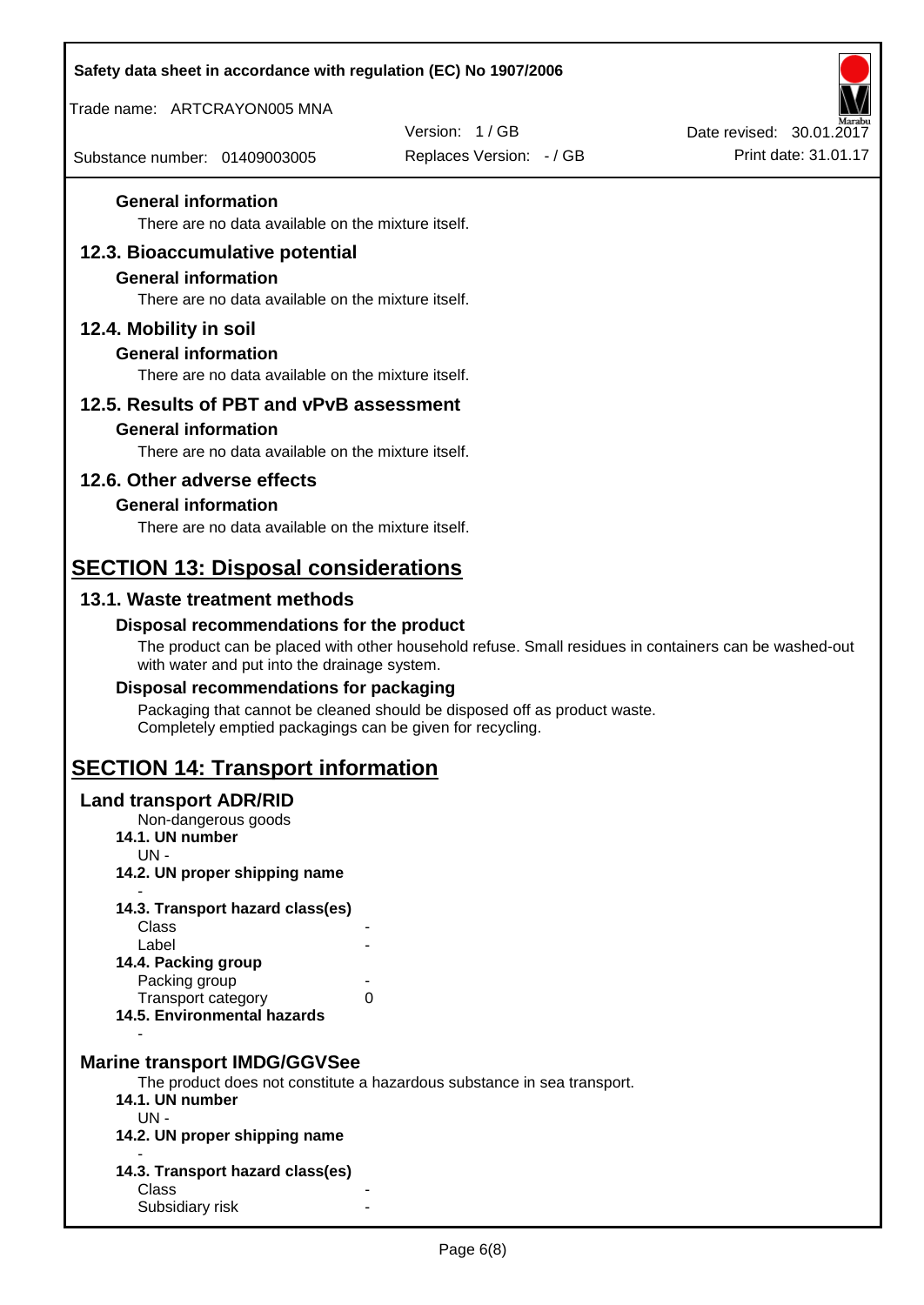| Safety data sheet in accordance with regulation (EC) No 1907/2006                                                                                                                                                                                                                                                                                                                                                                                                 |               |                          |                                                                                                       |
|-------------------------------------------------------------------------------------------------------------------------------------------------------------------------------------------------------------------------------------------------------------------------------------------------------------------------------------------------------------------------------------------------------------------------------------------------------------------|---------------|--------------------------|-------------------------------------------------------------------------------------------------------|
| Trade name: ARTCRAYON005 MNA                                                                                                                                                                                                                                                                                                                                                                                                                                      |               |                          |                                                                                                       |
|                                                                                                                                                                                                                                                                                                                                                                                                                                                                   | Version: 1/GB |                          | Date revised: 30.01.2017                                                                              |
| Substance number: 01409003005                                                                                                                                                                                                                                                                                                                                                                                                                                     |               | Replaces Version: - / GB | Print date: 31.01.17                                                                                  |
| 14.4. Packing group<br>Packing group<br>14.5. Environmental hazards<br>no<br><b>Air transport ICAO/IATA</b>                                                                                                                                                                                                                                                                                                                                                       |               |                          |                                                                                                       |
| The product does not constitute a hazardous substance in air transport.<br>14.1. UN number<br>$UN -$                                                                                                                                                                                                                                                                                                                                                              |               |                          |                                                                                                       |
| 14.2. UN proper shipping name                                                                                                                                                                                                                                                                                                                                                                                                                                     |               |                          |                                                                                                       |
| 14.3. Transport hazard class(es)<br>Class<br>Subsidiary risk                                                                                                                                                                                                                                                                                                                                                                                                      |               |                          |                                                                                                       |
| 14.4. Packing group<br>Packing group<br>14.5. Environmental hazards                                                                                                                                                                                                                                                                                                                                                                                               |               |                          |                                                                                                       |
| Information for all modes of transport<br>14.6. Special precautions for user<br>Transport within the user's premises:<br>Always transport in closed containers that are upright and secure.                                                                                                                                                                                                                                                                       |               |                          | Ensure that persons transporting the product know what to do in the event of an accident or spillage. |
| <b>Other information</b><br>14.7. Transport in bulk according to Annex II of Marpol and the IBC Code<br>no                                                                                                                                                                                                                                                                                                                                                        |               |                          |                                                                                                       |
| <b>SECTION 15: Regulatory information</b>                                                                                                                                                                                                                                                                                                                                                                                                                         |               |                          |                                                                                                       |
| 15.1. Safety, health and environmental regulations/legislation specific for the substance<br>or mixture                                                                                                                                                                                                                                                                                                                                                           |               |                          |                                                                                                       |
| <b>VOC</b>                                                                                                                                                                                                                                                                                                                                                                                                                                                        |               |                          |                                                                                                       |
| VOC (EU)                                                                                                                                                                                                                                                                                                                                                                                                                                                          | 13,5          | %                        |                                                                                                       |
| <b>Other information</b>                                                                                                                                                                                                                                                                                                                                                                                                                                          |               |                          |                                                                                                       |
| The product does not contain substances of very high concern (SVHC).<br><b>Other information</b>                                                                                                                                                                                                                                                                                                                                                                  |               |                          |                                                                                                       |
| All components are contained in the TSCA inventory or exempted.<br>All components are contained in the AICS inventory.<br>All components are contained in the PICCS inventory.<br>All components are contained in the DSL inventory.<br>All components are contained in the IECSC inventory.<br>All components are contained in the NZIOC inventory.<br>All components are contained in the ENCS inventory.<br>All components are contained in the ECL inventory. |               |                          |                                                                                                       |
| 15.2. Chemical safety assessment<br>For this preparation a chemical safety assessment has not been carried out.                                                                                                                                                                                                                                                                                                                                                   |               |                          |                                                                                                       |
| <b>SECTION 16: Other information</b>                                                                                                                                                                                                                                                                                                                                                                                                                              |               |                          |                                                                                                       |
| <b>Supplemental information</b>                                                                                                                                                                                                                                                                                                                                                                                                                                   |               |                          |                                                                                                       |
| Relevant changes compared with the previous version of the safety data sheet are marked with: ***<br>This information is based on our present state of knowledge. However, it should not constitute a<br>guarantee for any specific product properties and shall not establish a legally valid relationship.                                                                                                                                                      |               |                          |                                                                                                       |

The information in this Safety Data Sheet is based on the present state of knowledge and current